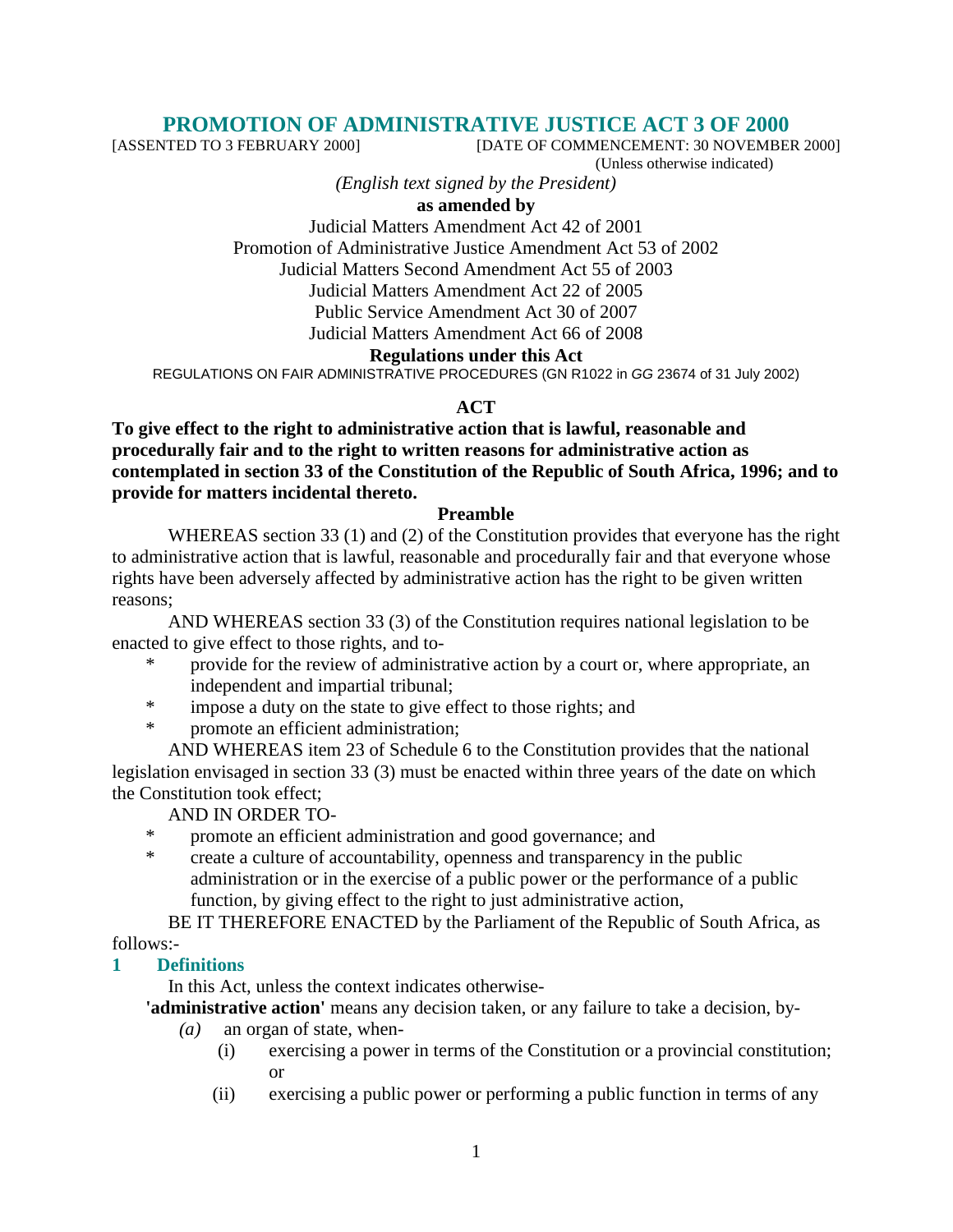legislation; or

 *(b)* a natural or juristic person, other than an organ of state, when exercising a public power or performing a public function in terms of an empowering provision,

which adversely affects the rights of any person and which has a direct, external legal effect, but does not include-

- *(aa)* the executive powers or functions of the National Executive, including the powers or functions referred to in sections 79 (1) and (4), 84 (2) *(a)*, *(b)*, *(c)*, *(d)*, *(f)*, *(g)*, *(h)*, *(i)* and *(k)*, 85 (2) *(b)*, *(c)*, *(d)* and *(e)*, 91 (2), (3), (4) and (5), 92 (3), 93, 97, 98, 99 and 100 of the Constitution;
- *(bb)* the executive powers or functions of the Provincial Executive, including the powers or functions referred to in sections 121 (1) and (2), 125 (2) *(d)*, *(e)* and *(f)*, 126, 127 (2), 132 (2), 133 (3) *(b)*, 137, 138, 139 and 145 (1) of the Constitution;
- *(cc)* the executive powers or functions of a municipal council;
- *(dd)* the legislative functions of Parliament, a provincial legislature or a municipal council;
- *(ee)* the judicial functions of a judicial officer of a court referred to in section 166 of the Constitution or of a Special Tribunal established under section 2 of the Special Investigating Units and Special Tribunals Act, 1996 (Act 74 of 1996), and the judicial functions of a traditional leader under customary law or any other law;
- *(ff)* a decision to institute or continue a prosecution;
- *(gg)* a decision relating to any aspect regarding the nomination, selection or appointment of a judicial officer or any other person, by the Judicial Service Commission in terms of any law;

[Para. *(gg)* substituted by s. 26 of Act 55 of 2003.]

- *(hh)* any decision taken, or failure to take a decision, in terms of any provision of the Promotion of Access to Information Act, 2000; or
- *(ii)* any decision taken, or failure to take a decision, in terms of section 4 (1);

**'administrator'** means an organ of state or any natural or juristic person taking administrative action;

**'Constitution'** means the Constitution of the Republic of South Africa, 1996; **'court'** means-

- *(a)* the Constitutional Court acting in terms of section 167 (6) *(a)* of the Constitution; or
- *(b)* (i) a High Court or another court of similar status; or
	- (ii) a Magistrate's Court, either generally or in respect of a specified class of administrative actions, designated by the Minister by notice in the *Gazette* and presided over by a magistrate or an additional magistrate designated in terms of section 9A,

 within whose area of jurisdiction the administrative action occurred or the administrator has his or her or its principal place of administration or the party whose rights have been affected is domiciled or ordinarily resident or the adverse effect of the administrative action was, is or will be experienced;

[Definition of 'court' substituted by s. 1 of Act 53 of 2002.]

**'decision'** means any decision of an administrative nature made, proposed to be made, or required to be made, as the case may be, under an empowering provision, including a decision relating to-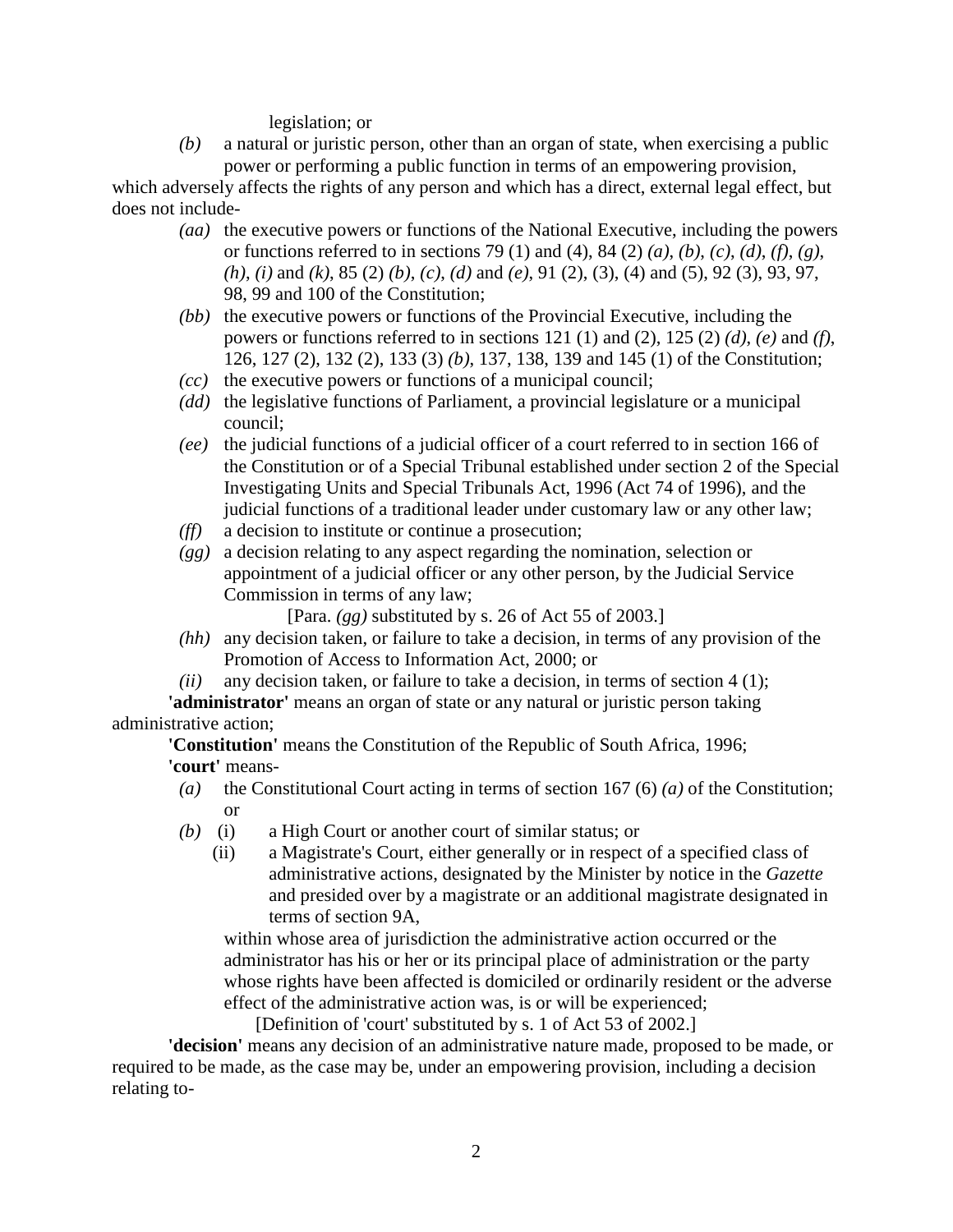- *(a)* making, suspending, revoking or refusing to make an order, award or determination;
- *(b)* giving, suspending, revoking or refusing to give a certificate, direction, approval, consent or permission;
- *(c)* issuing, suspending, revoking or refusing to issue a licence, authority or other instrument;
- *(d)* imposing a condition or restriction;
- *(e)* making a declaration, demand or requirement;
- *(f)* retaining, or refusing to deliver up, an article; or
- *(g)* doing or refusing to do any other act or thing of an administrative nature, and a reference to a failure to take a decision must be construed accordingly;

**'empowering provision'** means a law, a rule of common law, customary law, or an agreement, instrument or other document in terms of which an administrative action was purportedly taken;

**'failure'**, in relation to the taking of a decision, includes a refusal to take the decision; **'Minister'** means the Cabinet member responsible for the administration of justice; **'organ of state'** bears the meaning assigned to it in section 239 of the Constitution; **'prescribed'** means prescribed by regulation made under section 10;

**'public'**, for the purposes of section 4, includes any group or class of the public; **'this Act'** includes the regulations; and

**'tribunal'** means any independent and impartial tribunal established by national legislation for the purpose of judicially reviewing an administrative action in terms of this Act.

## **2 Application of Act**

(1) The Minister may, by notice in the *Gazette*-

- *(a)* if it is reasonable and justifiable in the circumstances, exempt an administrative action or a group or class of administrative actions from the application of any of the provisions of section 3, 4 or 5; or
- *(b)* in order to promote an efficient administration and if it is reasonable and justifiable in the circumstances, permit an administrator to vary any of the requirements referred to in section 3 (2), 4 (1) *(a)* to *(e)*, (2) and (3) or 5 (2), in a manner specified in the notice.

 (2) Any exemption or permission granted in terms of subsection (1) must, before publication in the *Gazette*, be approved by Parliament.

## **3 Procedurally fair administrative action affecting any person**

 (1) Administrative action which materially and adversely affects the rights or legitimate expectations of any person must be procedurally fair.

(2) *(a)* A fair administrative procedure depends on the circumstances of each case.

*(b)* In order to give effect to the right to procedurally fair administrative action, an administrator, subject to subsection (4), must give a person referred to in subsection (1)-

- (i) adequate notice of the nature and purpose of the proposed administrative action;
- [Sub-para. (i), previously para. *(a)*, renumbered by s. 46 of Act 42 of 2001.]
- (ii) a reasonable opportunity to make representations;
- [Sub-para. (ii), previously para. *(b)*, renumbered by s. 46 of Act 42 of 2001.]
- (iii) a clear statement of the administrative action;

[Sub-para. (iii), previously para. *(c)*, renumbered by s. 46 of Act 42 of 2001.]

(iv) adequate notice of any right of review or internal appeal, where applicable; and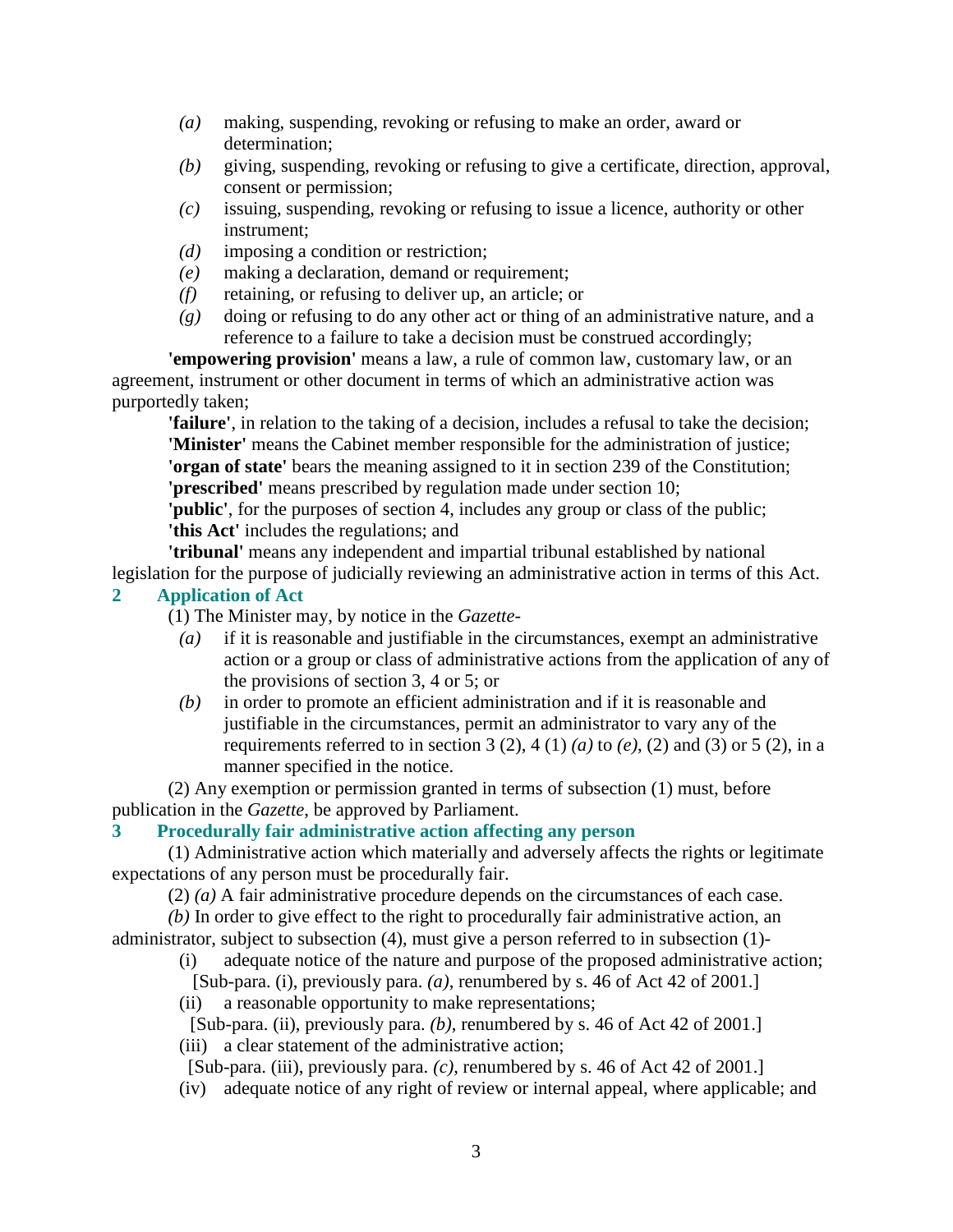[Sub-para. (iv), previously para. *(d)*, renumbered by s. 46 of Act 42 of 2001.]

(v) adequate notice of the right to request reasons in terms of section 5.

[Sub-para. (v), previously para. *(e)*, renumbered by s. 46 of Act 42 of 2001.]

 (3) In order to give effect to the right to procedurally fair administrative action, an administrator may, in his or her or its discretion, also give a person referred to in subsection (1) an opportunity to-

- *(a)* obtain assistance and, in serious or complex cases, legal representation;
- *(b)* present and dispute information and arguments; and
- *(c)* appear in person.

 (4) *(a)* If it is reasonable and justifiable in the circumstances, an administrator may depart from any of the requirements referred to in subsection (2).

*(b)* In determining whether a departure as contemplated in paragraph *(a)* is reasonable and justifiable, an administrator must take into account all relevant factors, including-

- (i) the objects of the empowering provision;
- (ii) the nature and purpose of, and the need to take, the administrative action;
- (iii) the likely effect of the administrative action;
- (iv) the urgency of taking the administrative action or the urgency of the matter; and
- (v) the need to promote an efficient administration and good governance.

 (5) Where an administrator is empowered by any empowering provision to follow a procedure which is fair but different from the provisions of subsection (2), the administrator may act in accordance with that different procedure.

## **4 Administrative action affecting public**

 (1) In cases where an administrative action materially and adversely affects the rights of the public, an administrator, in order to give effect to the right to procedurally fair administrative action, must decide whether-

- *(a)* to hold a public inquiry in terms of subsection (2);
- *(b)* to follow a notice and comment procedure in terms of subsection (3);
- $(c)$  to follow the procedures in both subsections (2) and (3);
- *(d)* where the administrator is empowered by any empowering provision to follow a procedure which is fair but different, to follow that procedure; or
- *(e)* to follow another appropriate procedure which gives effect to section 3.

(2) If an administrator decides to hold a public inquiry-

- *(a)* the administrator must conduct the public inquiry or appoint a suitably qualified person or panel of persons to do so; and
- *(b)* the administrator or the person or panel referred to in paragraph *(a)* must-
	- (i) determine the procedure for the public inquiry, which must-
		- *(aa)* include a public hearing; and
		- *(bb)* comply with the procedures to be followed in connection with public inquiries, as prescribed;
	- (ii) conduct the inquiry in accordance with that procedure;
	- (iii) compile a written report on the inquiry and give reasons for any administrative action taken or recommended; and
	- (iv) as soon as possible thereafter-
		- *(aa)* publish in English and in at least one of the other official languages in the *Gazette* or relevant provincial *Gazette* a notice containing a concise summary of any report and the particulars of the places and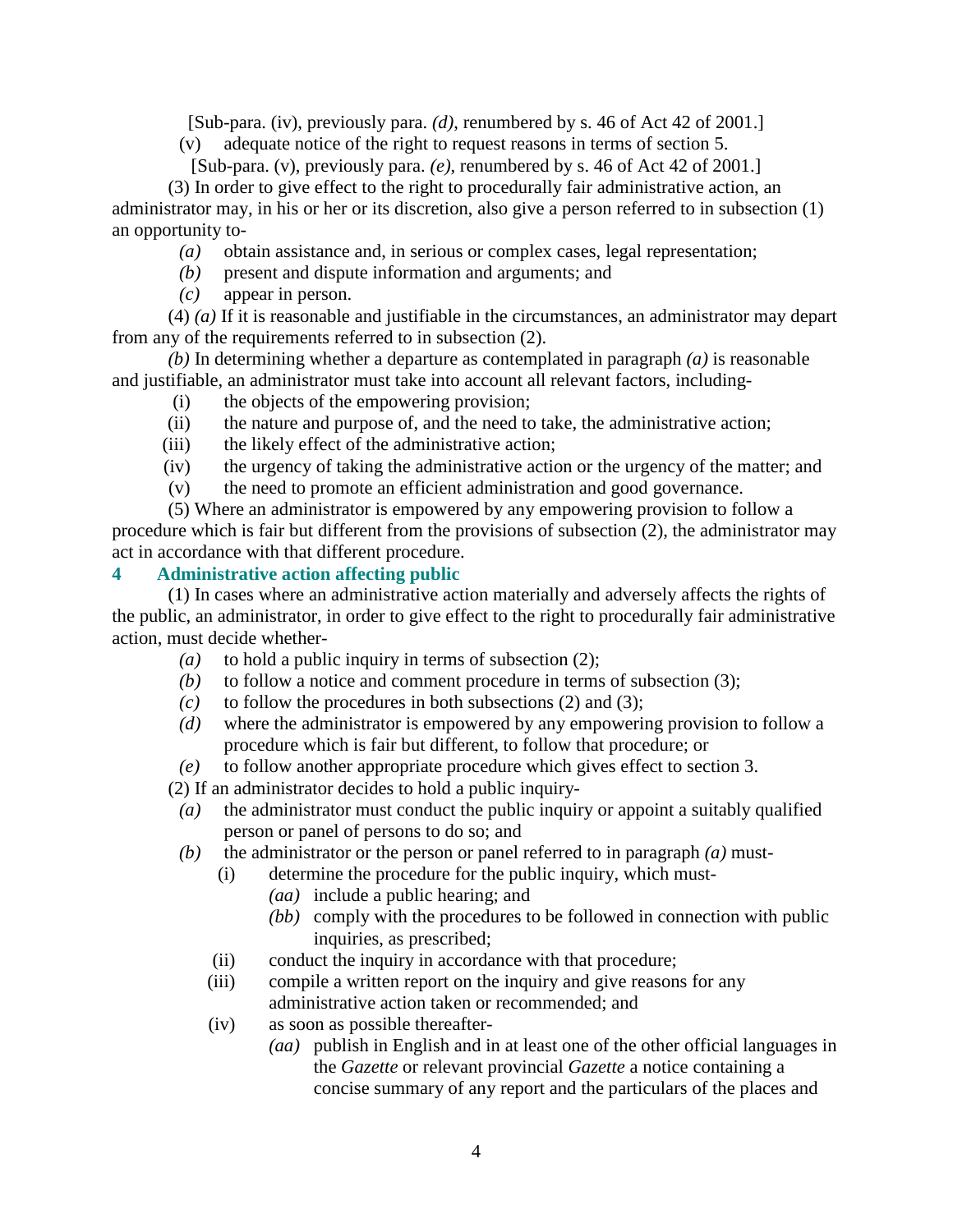times at which the report may be inspected and copied; and

 *(bb)* convey by such other means of communication which the administrator considers effective, the information referred to in item *(a)* to the public concerned.

 (3) If an administrator decides to follow a notice and comment procedure, the administrator must-

- *(a)* take appropriate steps to communicate the administrative action to those likely to be materially and adversely affected by it and call for comments from them;
- *(b)* consider any comments received;
- *(c)* decide whether or not to take the administrative action, with or without changes; and
- *(d)* comply with the procedures to be followed in connection with notice and comment procedures, as prescribed.

 (4) *(a)* If it is reasonable and justifiable in the circumstances, an administrator may depart from the requirements referred to in subsections  $(1)$   $(a)$  to  $(e)$ ,  $(2)$  and  $(3)$ .

*(b)* In determining whether a departure as contemplated in paragraph *(a)* is reasonable and justifiable, an administrator must take into account all relevant factors, including-

- (i) the objects of the empowering provision;
- (ii) the nature and purpose of, and the need to take, the administrative action;
- (iii) the likely effect of the administrative action;
- (iv) the urgency of taking the administrative action or the urgency of the matter; and
- (v) the need to promote an efficient administration and good governance.
	- [Date of commencement of s. 4: 31 July 2002.]

## **5 Reasons for administrative action**

 (1) Any person whose rights have been materially and adversely affected by administrative action and who has not been given reasons for the action may, within 90 days after the date on which that person became aware of the action or might reasonably have been expected to have become aware of the action, request that the administrator concerned furnish written reasons for the action.

 (2) The administrator to whom the request is made must, within 90 days after receiving the request, give that person adequate reasons in writing for the administrative action.

 (3) If an administrator fails to furnish adequate reasons for an administrative action it must, subject to subsection (4) and in the absence of proof to the contrary, be presumed in any proceedings for judicial review that the administrative action was taken without good reason.

 (4) *(a)* An administrator may depart from the requirement to furnish adequate reasons if it is reasonable and justifiable in the circumstances, and must forthwith inform the person making the request of such departure.

*(b)* In determining whether a departure as contemplated in paragraph *(a)* is reasonable and justifiable, an administrator must take into account all relevant factors, including-

- (i) the objects of the empowering provision;
- (ii) the nature, purpose and likely effect of the administrative action concerned;
- (iii) the nature and the extent of the departure;
- (iv) the relation between the departure and its purpose;
- (v) the importance of the purpose of the departure; and
- (vi) the need to promote an efficient administration and good governance.
- (5) Where an administrator is empowered by any empowering provision to follow a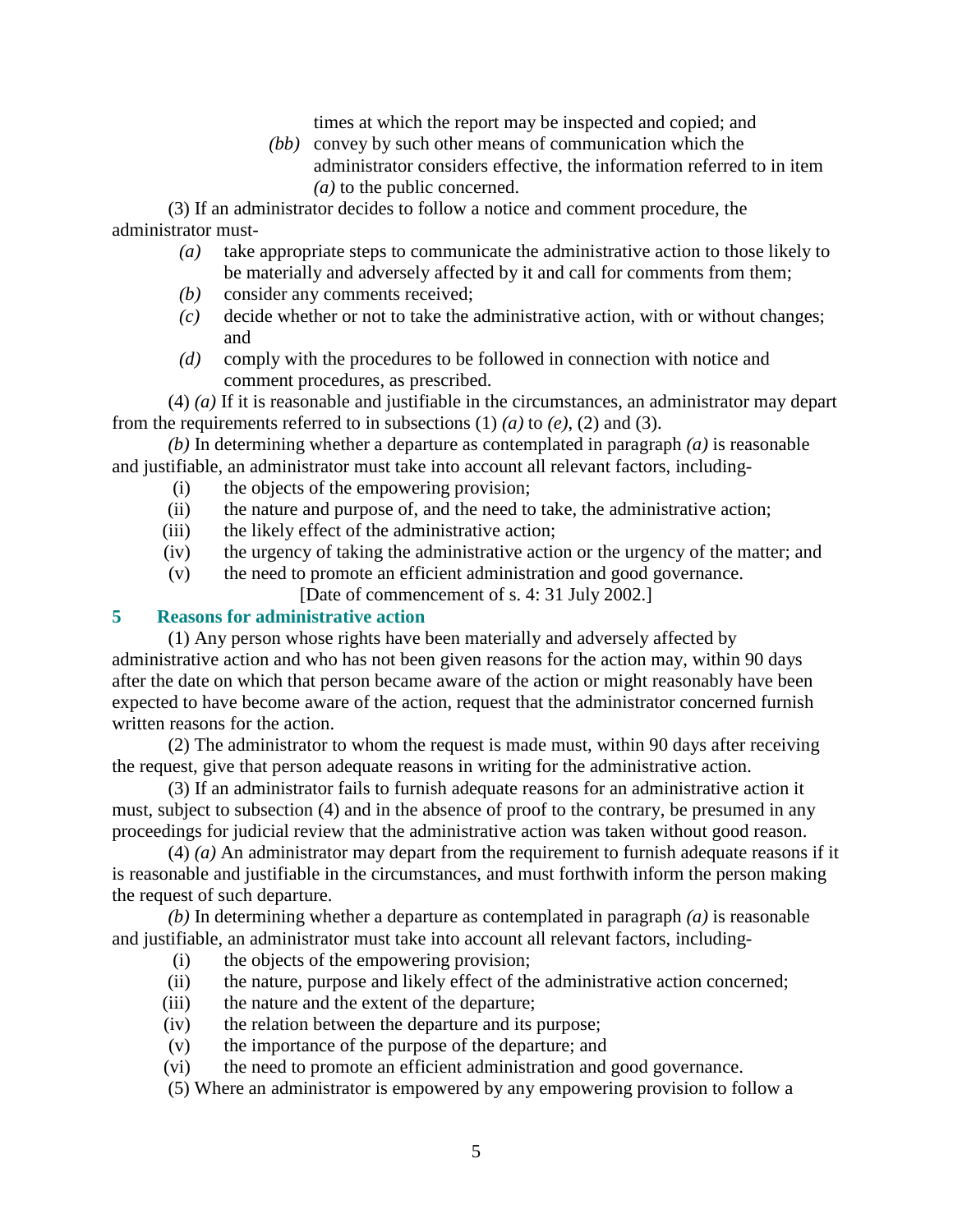procedure which is fair but different from the provisions of subsection (2), the administrator may act in accordance with that different procedure.

 (6) *(a)* In order to promote an efficient administration, the Minister may, at the request of an administrator, by notice in the *Gazette* publish a list specifying any administrative action or a group or class of administrative actions in respect of which the administrator concerned will automatically furnish reasons to a person whose rights are adversely affected by such actions, without such person having to request reasons in terms of this section.

*(b)* The Minister must, within 14 days after the receipt of a request referred to in paragraph *(a)* and at the cost of the relevant administrator, publish such list, as contemplated in that paragraph.

## **6 Judicial review of administrative action**

 (1) Any person may institute proceedings in a court or a tribunal for the judicial review of an administrative action.

(2) A court or tribunal has the power to judicially review an administrative action if-

- *(a)* the administrator who took it-
	- (i) was not authorised to do so by the empowering provision;
	- (ii) acted under a delegation of power which was not authorised by the empowering provision; or
	- (iii) was biased or reasonably suspected of bias;
- *(b)* a mandatory and material procedure or condition prescribed by an empowering provision was not complied with;
- *(c)* the action was procedurally unfair;
- *(d)* the action was materially influenced by an error of law;
- *(e)* the action was taken-
	- (i) for a reason not authorised by the empowering provision;
	- (ii) for an ulterior purpose or motive;
	- (iii) because irrelevant considerations were taken into account or relevant considerations were not considered;
	- (iv) because of the unauthorised or unwarranted dictates of another person or body;
	- (v) in bad faith; or
	- (vi) arbitrarily or capriciously;
- $(f)$  the action itself-
	- (i) contravenes a law or is not authorised by the empowering provision; or
	- (ii) is not rationally connected to-
		- *(aa)* the purpose for which it was taken;
		- *(bb)* the purpose of the empowering provision;
		- *(cc)* the information before the administrator; or
		- *(dd)* the reasons given for it by the administrator;
- $(g)$  the action concerned consists of a failure to take a decision;
- *(h)* the exercise of the power or the performance of the function authorised by the empowering provision, in pursuance of which the administrative action was purportedly taken, is so unreasonable that no reasonable person could have so exercised the power or performed the function; or
- *(i)* the action is otherwise unconstitutional or unlawful.
- (3) If any person relies on the ground of review referred to in subsection (2) *(g)*, he or she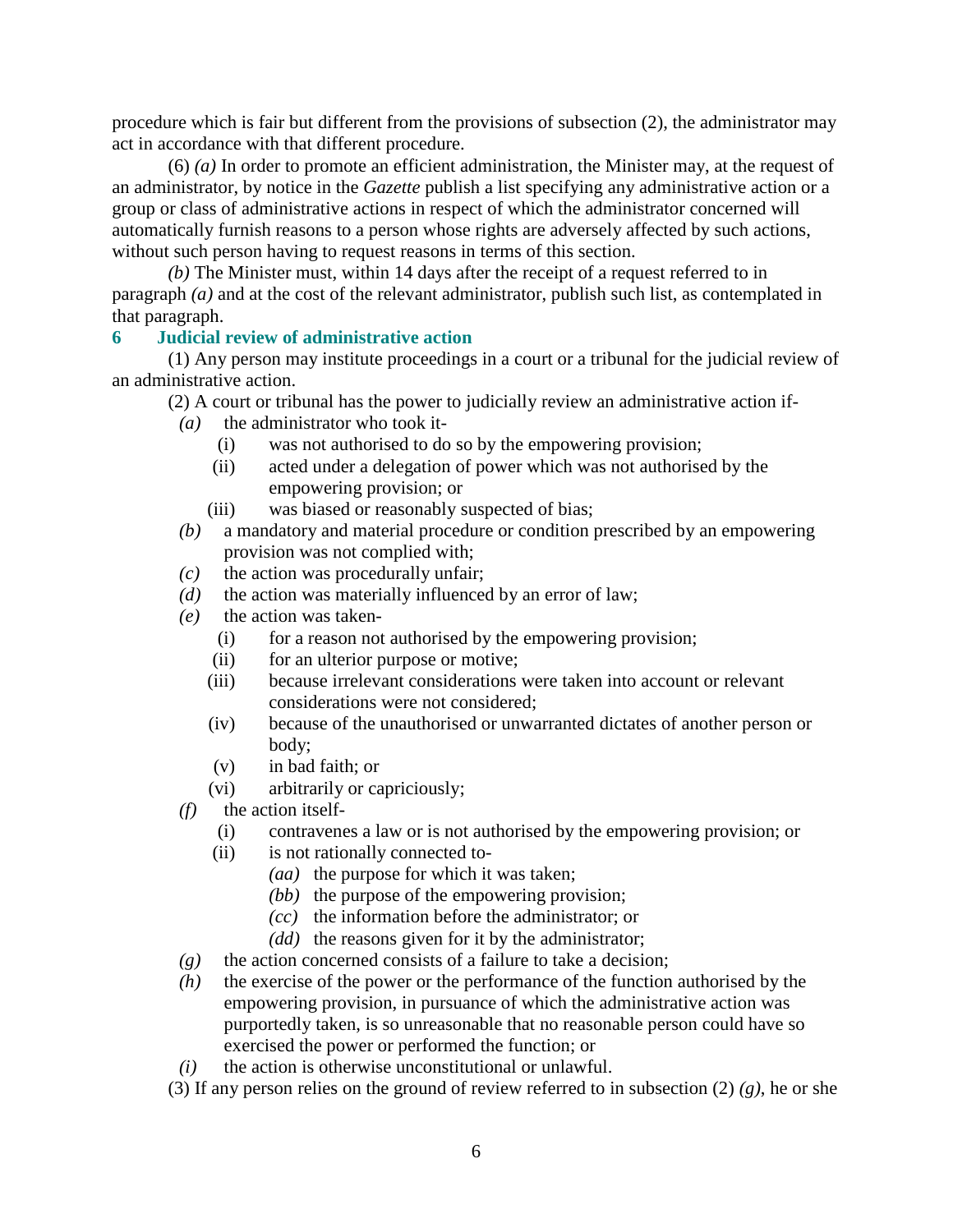may in respect of a failure to take a decision, where-

- *(a)* (i) an administrator has a duty to take a decision;
	- (ii) there is no law that prescribes a period within which the administrator is required to take that decision; and
	- (iii) the administrator has failed to take that decision, institute proceedings in a court or tribunal for judicial review of the failure to take the decision on the ground that there has been unreasonable delay in taking the decision; or
- *(b)* (i) an administrator has a duty to take a decision;
	- (ii) a law prescribes a period within which the administrator is required to take that decision; and
	- (iii) the administrator has failed to take that decision before the expiration of that period,

 institute proceedings in a court or tribunal for judicial review of the failure to take the decision within that period on the ground that the administrator has a duty to take the decision notwithstanding the expiration of that period.

## **7 Procedure for judicial review**

 (1) Any proceedings for judicial review in terms of section 6 (1) must be instituted without unreasonable delay and not later than 180 days after the date-

- *(a)* subject to subsection (2) *(c)*, on which any proceedings instituted in terms of internal remedies as contemplated in subsection (2) *(a)* have been concluded; or
- *(b)* where no such remedies exist, on which the person concerned was informed of the administrative action, became aware of the action and the reasons for it or might reasonably have been expected to have become aware of the action and the reasons.

 (2) *(a)* Subject to paragraph *(c)*, no court or tribunal shall review an administrative action in terms of this Act unless any internal remedy provided for in any other law has first been exhausted.

*(b)* Subject to paragraph *(c)*, a court or tribunal must, if it is not satisfied that any internal remedy referred to in paragraph *(a)* has been exhausted, direct that the person concerned must first exhaust such remedy before instituting proceedings in a court or tribunal for judicial review in terms of this Act.

*(c)* A court or tribunal may, in exceptional circumstances and on application by the person concerned, exempt such person from the obligation to exhaust any internal remedy if the court or tribunal deems it in the interest of justice.

 (3) The Rules Board for Courts of Law established by section 2 of the Rules Board for Courts of Law Act, 1985 (Act 107 of 1985), must, before 28 February 2009, subject to the approval of the Minister, make rules of procedure for judicial review.

[Sub-s. (3) substituted by s. 27 *(a)* of Act 55 of 2003 and by s. 29 of Act 66 of 2008.]

 (4) Until the rules of procedure referred to in subsection (3) come into operation, all proceedings for judicial review under this Act must be instituted in a High Court or another court having jurisdiction.

[Sub-s. (4) substituted by s. 27 *(b)* of Act 55 of 2003.]

 (5) Any rule made under subsection (3) must, before publication in the *Gazette*, be approved by Parliament.

**8 Remedies in proceedings for judicial review**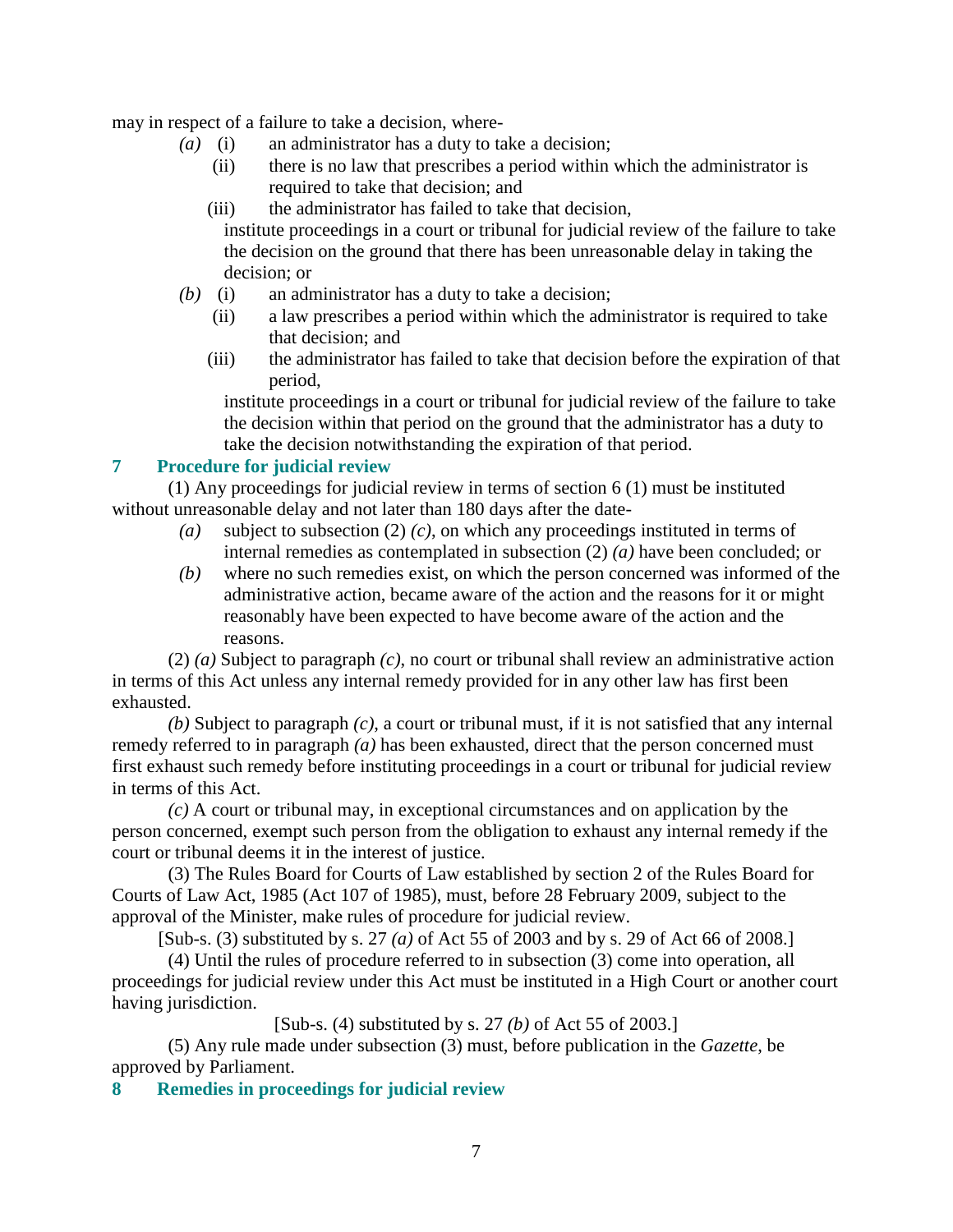(1) The court or tribunal, in proceedings for judicial review in terms of section 6 (1), may grant any order that is just and equitable, including orders-

- *(a)* directing the administrator-
	- (i) to give reasons; or
	- (ii) to act in the manner the court or tribunal requires;
- *(b)* prohibiting the administrator from acting in a particular manner;
- *(c)* setting aside the administrative action and-
	- (i) remitting the matter for reconsideration by the administrator, with or without directions; or
	- (ii) in exceptional cases-
		- *(aa)* substituting or varying the administrative action or correcting a defect resulting from the administrative action; or
		- *(bb)* directing the administrator or any other party to the proceedings to pay compensation;
- *(d)* declaring the rights of the parties in respect of any matter to which the administrative action relates;
- *(e)* granting a temporary interdict or other temporary relief; or
- *(f)* as to costs.

 (2) The court or tribunal, in proceedings for judicial review in terms of section 6 (3), may grant any order that is just and equitable, including orders-

- *(a)* directing the taking of the decision;
- *(b)* declaring the rights of the parties in relation to the taking of the decision;
- *(c)* directing any of the parties to do, or to refrain from doing, any act or thing the doing, or the refraining from the doing, of which the court or tribunal considers necessary to do justice between the parties; or
- *(d)* as to costs.

## **9 Variation of time**

(1) The period of-

- *(a)* 90 days referred to in section 5 may be reduced; or
- *(b)* 90 days or 180 days referred to in sections 5 and 7 may be extended for a fixed period,

by agreement between the parties or, failing such agreement, by a court or tribunal on application by the person or administrator concerned.

 (2) The court or tribunal may grant an application in terms of subsection (1) where the interests of justice so require.

## **9A Designation and training of presiding officers**

 (1) *(a)* The head of an administrative region defined in section 1 of the Magistrate's Courts Act, 1944 (Act 32 of 1944), must, subject to subsection (2), designate in writing any magistrate or additional magistrate as a presiding officer of the Magistrate's Court designated by the Minister in terms of section 1 of this Act.

*(b)* A presiding officer must perform the functions and duties and exercise the powers assigned to or conferred on him or her under this Act or any other law.

(2) Only a magistrate or additional magistrate who has completed a training course-

- *(a)* before the date of commencement of this section; or
- *(b)* as contemplated in subsection (5),

and whose name has been included on the list contemplated in subsection (4) *(a)*, may be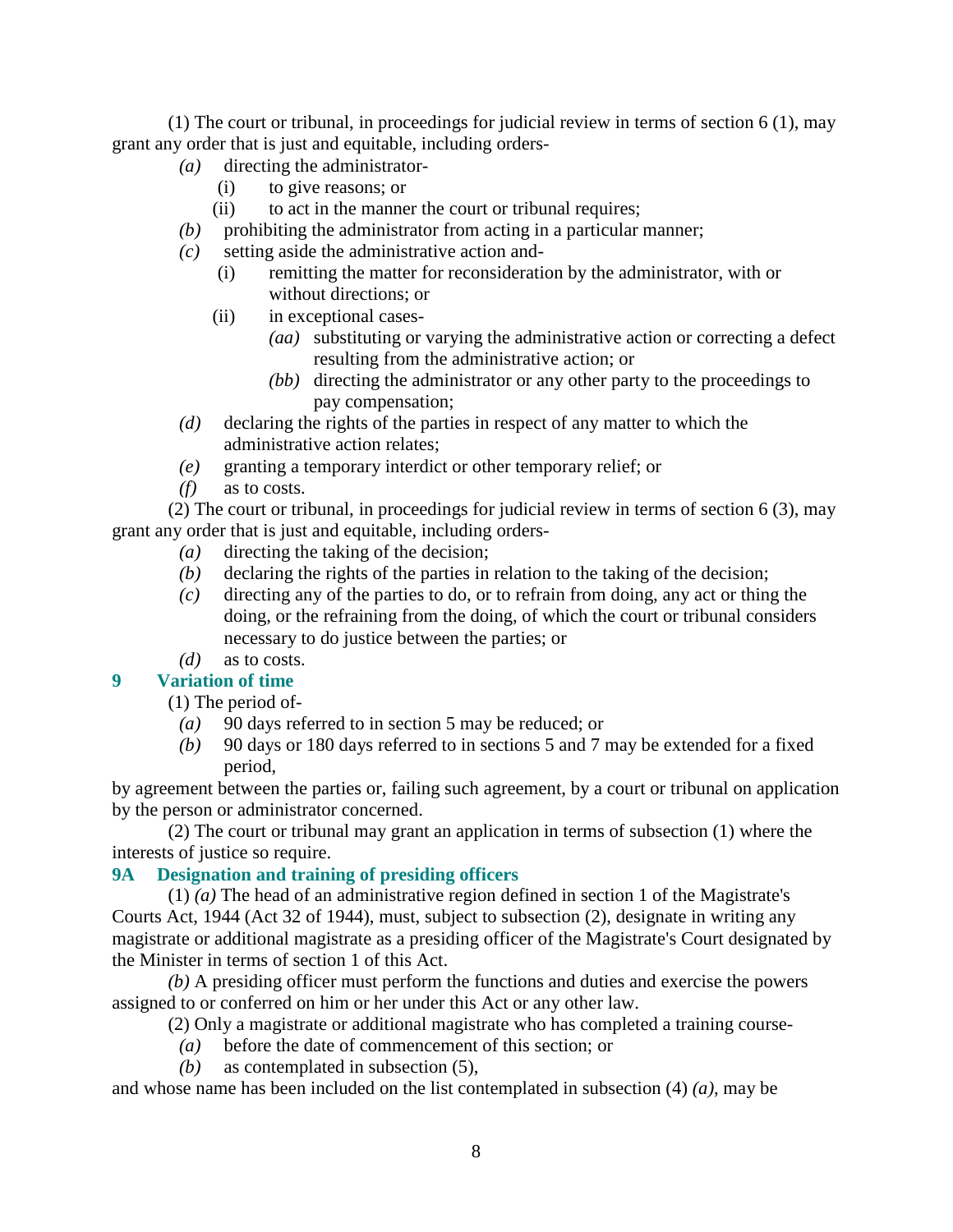designated in terms of subsection (1).

- (3) The heads of administrative regions must-
	- *(a)* take all reasonable steps within available resources to designate at least one presiding officer for each magistrate's court within his or her area of jurisdiction which has been designated by the Minister in terms of section 1; and
	- *(b)* without delay, inform the Director-General: Justice and Constitutional Development of any magistrate or additional magistrate who has completed a training course as contemplated in subsections (5) and (6) or who has been designated in terms of subsection (1).

 (4) The Director-General: Justice and Constitutional Development must compile and keep a list of every magistrate or additional magistrate who has-

- *(a)* completed a training course as contemplated in subsections (5) and (6); or
- *(b)* been designated as a presiding officer of a magistrate's court contemplated in subsection  $(1)$ .

 (5) The Chief Justice must, in consultation with the Judicial Service Commission and the Magistrates Commission, develop the content of training courses with the view to building a dedicated and experienced pool of trained and specialised presiding officers for purposes of presiding in court proceedings as contemplated in this Act.

 (6) The Chief Justice must, in consultation with the Judicial Service Commission, the Magistrates Commission and the Minister, implement the training courses contemplated in subsection  $(5)$ .

 (7) The Minister must table a report in Parliament, as prescribed, relating to the content and implementation of the training courses referred to in subsections (5) and (6).

[S. 9A inserted by s. 2 of Act 53 of 2002.]

## **10 Regulations and code of good administrative conduct**

(1) The Minister must make regulations relating to-

- *(a)* the procedures to be followed by designated administrators or in relation to classes of administrative action in order to promote the right to procedural fairness;
- *(b)* the procedures to be followed in connection with public inquiries;
- *(c)* the procedures to be followed in connection with notice and comment procedures; and
- *(d)* the procedures to be followed in connection with requests for reasons.
- (2) The Minister may make regulations relating to-
	- *(a)* the establishment, duties and powers of an advisory council to monitor the application of this Act and to advise the Minister on-
		- (i) the appropriateness of publishing uniform rules and standards which must be complied with in the taking of administrative actions, including the compilation and maintenance of registers containing the text of rules and standards used by organs of state;
		- (ii) any improvements that might be made in respect of internal complaints procedures, internal administrative appeals and the judicial review by courts or tribunals of administrative action;
		- (iii) the appropriateness of establishing independent and impartial tribunals, in addition to the courts, to review administrative action and of specialised administrative tribunals, including a tribunal with general jurisdiction over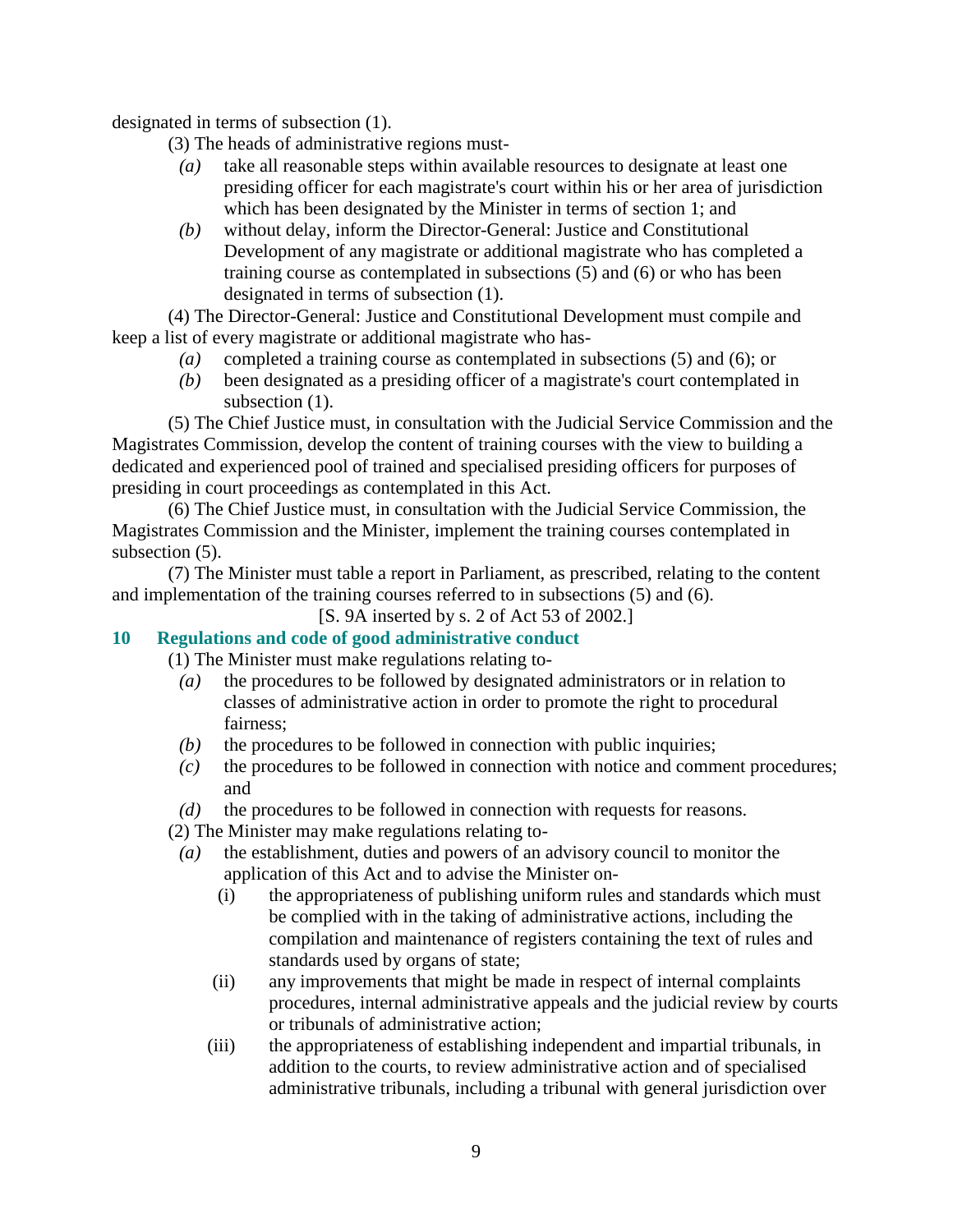all organs of state or a number of organs of state, to hear and determine appeals against administrative action;

- (iv) the appropriateness of requiring administrators, from time to time, to consider the continuance of standards administered by them and of prescribing measures for the automatic lapsing of rules and standards;
- (v) programmes for educating the public and the members and employees of administrators regarding the contents of this Act and the provisions of the Constitution relating to administrative action;
- (vi) any other improvements aimed at ensuring that administrative action conforms with the right to administrative justice;
- (vii) any steps which may lead to the achievement of the objects of this Act; and
- (viii) any other matter in respect of which the Minister requests advice;
- *(b)* the compilation and publication of protocols for the drafting of rules and standards;
- *(c)* the initiation, conducting and co-ordination of programmes for educating the public and the members and employees of administrators regarding the contents of this Act and the provisions of the Constitution relating to administrative action;
- *(d)* matters required or permitted by this Act to be prescribed; and
- *(e)* matters necessary or convenient to be prescribed in order to-
	- (i) achieve the objects of this Act; or
	- (ii) subject to subsection (3), give effect to any advice or recommendations by the advisory council referred to in paragraph *(a)*.

 (3) This section may not be construed as empowering the Minister to make regulations, without prior consultation with the Minister for the Public Service and Administration, regarding any matter which affects the public service.

 $[Sub-s. (3)$  substituted by s. 42 of Act 30 of 2007.

(4) Any regulation-

- *(a)* made under subsections (1) *(a)*, *(b)*, *(c)* and *(d)* and (2) *(c)*, *(d)* and *(e)* must, before publication in the *Gazette*, be submitted to Parliament; and
- *(b)* made under subsection (2) *(a)* and *(b)* must, before publication in the *Gazette*, be approved by Parliament.

 (5) Any regulation made under subsections (1) and (2) or any provision of the code of good administrative conduct made under subsection (5A) which may result in financial expenditure for the State must be made in consultation with the Minister of Finance.

 (5A) The Minister must, by notice in the *Gazette*, publish a code of good administrative conduct in order to provide administrators with practical guidelines and information aimed at the promotion of an efficient administration and the achievement of the objects of this Act.

 (6) The code of good administrative conduct referred to in subsection (5A) must, before publication in the *Gazette*, be approved by Cabinet and Parliament and must be made before 28 February 2009.

> [Sub-s. (6) substituted by s. 30 of Act 66 of 2008.] [S. 10 substituted by s. 15 of Act 22 of 2005.]

## **10A Liability**

 No person is criminally or civilly liable for anything done in good faith in the exercise or performance or purported exercise or performance of any power or duty in terms of this Act or the rules made under section 7 (3).